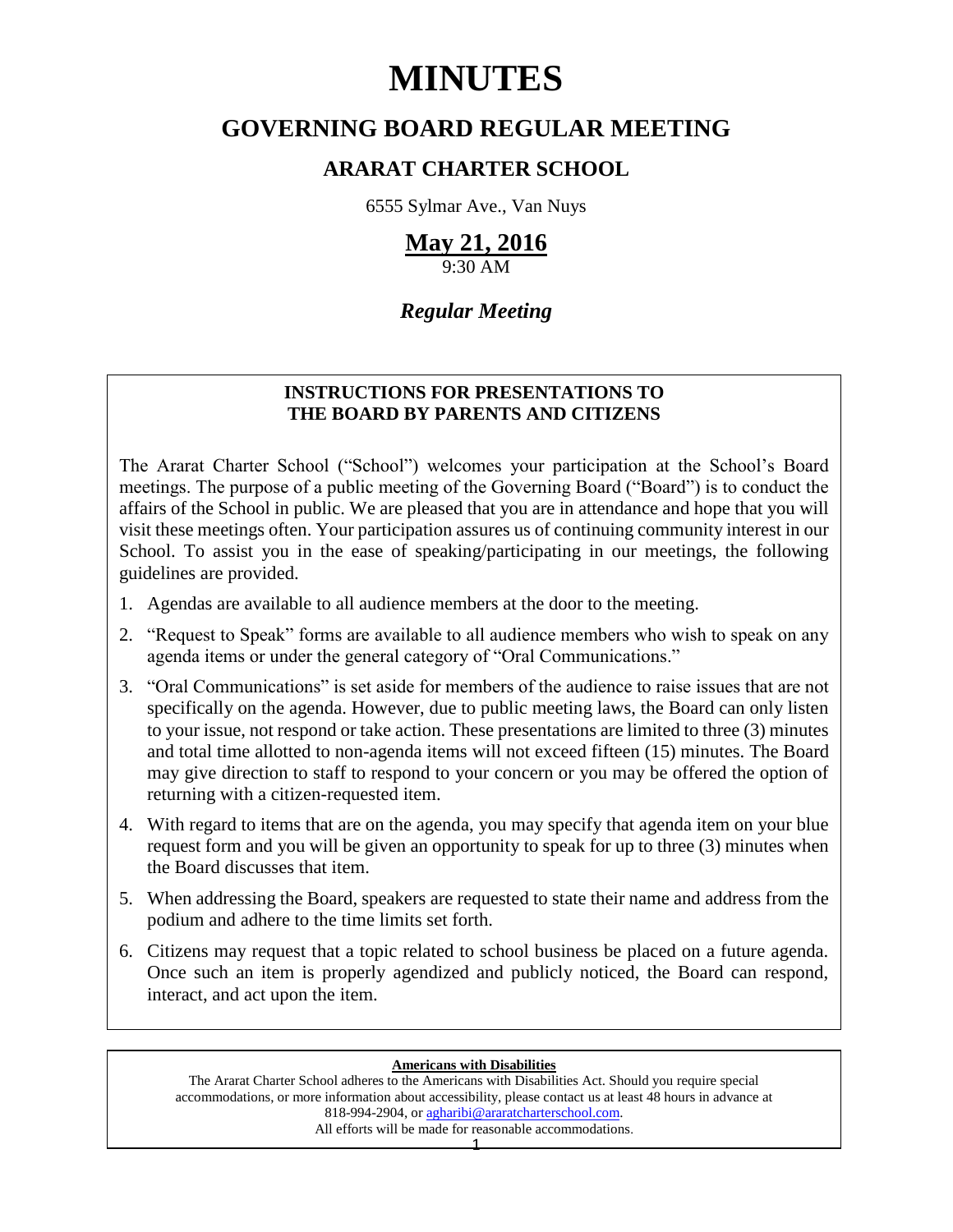#### **I. OPEN SESSION**

#### **A. CALL TO ORDER:**

Meeting was called to order by Board Chairperson, Dr. Berjouhi Koukeyan at 10:35 am.

#### **B. ROLL CALL**

| Present | Absent |
|---------|--------|
|         |        |
|         |        |
|         |        |
|         |        |
|         |        |
|         |        |
|         |        |
|         |        |
|         |        |

#### **C. APPROVAL OF MINUTES OF BOARD MEETING OF APRIL 16, 2016**

Moved by: Prof. Mahseredjian Seconded by: Dr. Karayan Vote: all

#### **II. COMMUNICATIONS**

#### **A. ORAL COMMUNICATIONS:**

*Non-agenda items: no individual presentation shall be for more than three (3) minutes and the total time for this purpose shall not exceed fifteen (15) minutes. Ordinarily, Board members will not respond to presentations and no action can be taken. However, the Board may give direction to staff following a presentation.*

#### **B. FOR INFORMATION: CHAIRPERSON'S REPORT**. (Attachment)

**1. Update Regarding the Leasing/Purchasing and Financing of a Facility:** RED Hook has identified a site for a possible location for the school at 18050 Vanowen St., in Reseda, in a nice residential area. It will have to be completely torn down to build a new facility. It has room for staff parking and playground. Red Hook recommended that the board explore the possibility of requesting Material Change in the maximum enrollment the school. This is a major factor in determining the size of the facility to be acquired. LAUSD Regulations state that if a school is increasing its enrollment by 20% or 100 students, whichever is less, and the school is using its own facility, then a material revision is not required for this increase. Increases beyond this guideline, will require Material Revisions. At the March Board meeting, the board had a positive reaction with respect to the location of the site and requested that Red Hook proceed to the next step. Red Hook has placed a bid on the property and is anticipating a counter offer. Once this counter offer is received, Red Hook would like to arrange for a sight visit by the board and decide how to proceed. Red Hook is still waiting for a counter offer.

A grant has been offered to charter schools for lease reimbursement. The school has applied for this grant and is waiting to hear back.

**2. Diversity Plan**: Update with respect to diversity with certificated Faculty, the five year plan calls for a 3% annual increase for PHBAO to achieve 66%-34% ratio within five years. The 2015-16 ratio in this category is 87.5% White/Other and 12.5% PHBAO. With respect to the student population, ACS will increase its PHBAO students by 4% annually to achieve the goal of increasing from 10% to 30% and decreasing the Other White students from 90% to 70% over the next five years. The 2015-16 ratio is 88.52% White/Other and 11.47% PHBAO. The Diversity Committee has been meeting on a regular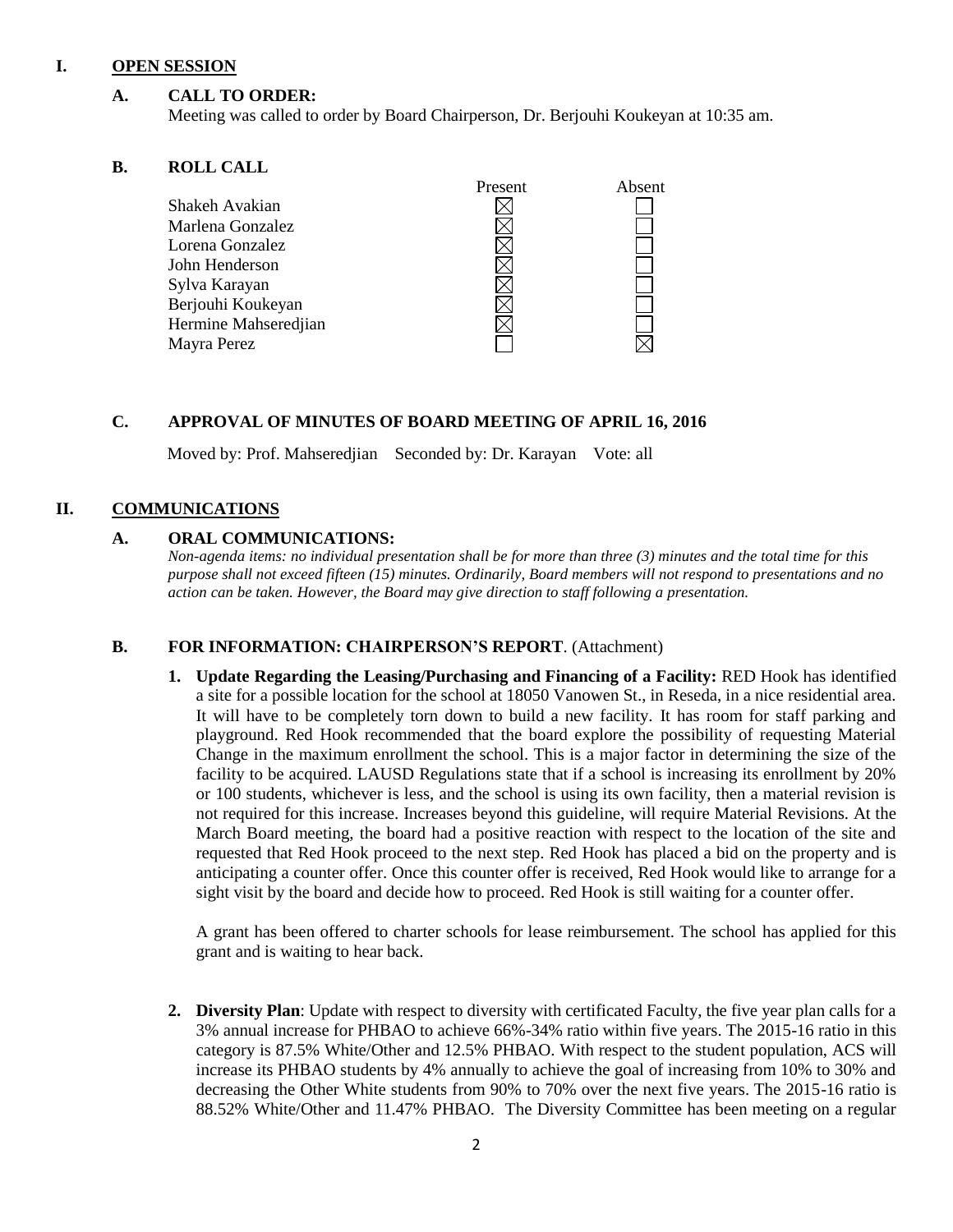basis addressing outreach efforts for the recruitment of students and faculty. The Diversity Committee will give a full report. LAUSD is requiring that ACS conduct year one evaluation of the Diversity plan and submit a report by October 2016. Mr. Villela will report on the lottery outcome and the diversity during his report.

- **3. Maternity and Paternity Leave Update:** In October 2015 AB375 was passed regarding maternity and paternity leaves. The law contends that once the employee has used all accumulated sick days, he/she should receive the differential pay between his/her pay and that of the substitute hired to cover for the teacher on leave for up to 5 months. At this time, the information that the school has received indicates that this provision does not apply to charter schools. As of this date, the school has not received any updates indicating that this provision is also required of charter schools. However, the school will continue researching this issue and report back to the board in subsequent meetings.The Board decided to wait and not take any action at this point.
- **4. Update on Local Control and Accountability Plan (LCAP):** CDE requires that all public schools update the LCAP annually. The plan must describe in full, actions and expenditures to support pupil outcomes and overall performance .The LCAP is intended to be a comprehensive planning tool and is supposed to cover the following three areas: 1) *Stakeholder Engagement; 2) Goals and Progress Indicators; and 3) Actions, Services and Expenditures.* In addition, each area must address the 8 priorities established by the State as: 1) conditions for Learning; 2) Implementation of State Standards; 3) Course access; Pupil Achievement; 5) Parent Involvement; 6) Pupil Engagement; and 7) School Climate

The Plan also includes an assessment of the level of implementation for the 2015-16 LCP plan in terms of programs and budget. The LCAP proposal that will cover 2016-17, 2017-18 and 2018-19 will be submitted to the board for approval at the June meeting and will meet all the budgetary and program requirements.

**5. Update on Finance Committee:** Finance Committee consisting of Board members, Dr. Koukeyan, Mr. Henderson and Ms. Mahseredjian, Principal Villela, Director Stuart and representatives from Edtec met on Saturday, May 21 at 9:30 AM to discuss and review the assumptions that will be used in preparing the 2016-17 preliminary budget. An update of this meeting was shared with the board and the final proposal will be presented for board approval at the June 18 meeting.

#### **C. FOR INFORMATION: PRINCIPAL'S REPORT.** (Attachment)

*This is a presentation of information that has occurred since the previous Board meeting. (Per attached report)*

#### **1. Update on Calendar of Events**

- April 27, 2016-Awards Assembly
- May 2 thru May 6, 2016-Teacher Appreciation Week
- May 14, 2016- Public Lottery
- May 16 thru May 20, 2016-Classified Appreciation Week
- May 26, 2016-Open House (Minimum Day)
- May 23 thru 27,2016-Scholastic Book fair Campus 1
- May 27, 2016-Parent Involvement Committee Meeting
- May 30, 2016 No School Memorial Day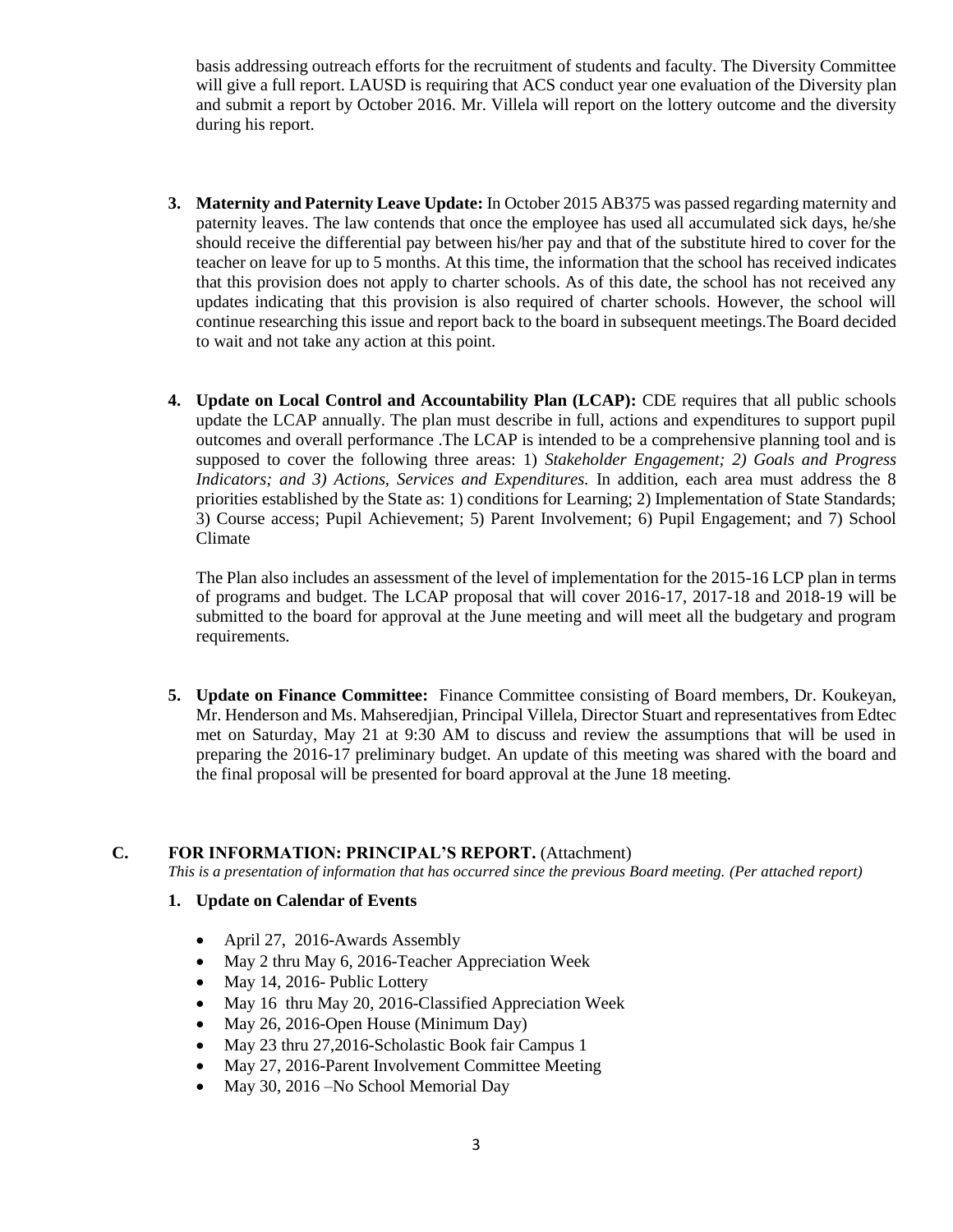#### **2. Update on School Activities**

**•** Movie Night, May 13, 2016 - \$1070.00

#### **Field Trips:**

May 2, 2016-1st Grade-Underwood Family Farm May 3, 2016-4th Grade - Los Angeles County Museum of Arts (LACMA)

#### **Summative Assessments Update: April 4 thru May 27**

• All Summative assessments will be completed by May 27

#### **FORM J13-A**

In response to a terrorist threat to our schools, LAUSD and Charter schools were closed unexpectedly on December 15, 2015. As a result the district will be submitting a waiver request J13-A. This request is an allowance of attendance for emergency condition and that apportionments be maintained and instructional time be credited for the unexpected emergency closure. The District will submit this form on behalf of all district and charter schools.

| Grade        | <b>Max Seats</b> | New exempt<br>entering | <b>Not</b><br><b>Returning</b> | Available<br>for Lottery | # of<br><b>Applicants</b> |
|--------------|------------------|------------------------|--------------------------------|--------------------------|---------------------------|
|              | 52               | 20                     | 0                              | 32                       | 195                       |
|              | 52               |                        | 0                              | 23                       | 76                        |
| 2            | 51               |                        |                                |                          | 33                        |
| 3            | 54               |                        | 0                              |                          | 35                        |
| 4            | 53               |                        | $\mathfrak{D}$                 |                          | 16                        |
| 5            | 78               |                        | 0                              |                          | 6                         |
| <b>Total</b> | 340              | 21                     | 3                              | 55                       | 361                       |

#### **Annual Lottery**

| Grade                   | <b>PHABAO</b> | <b>PHABAO</b><br>from outreach | Accepted<br><b>PHBAO</b> |
|-------------------------|---------------|--------------------------------|--------------------------|
|                         | 68            | 16                             | 8                        |
|                         | 18            | 3                              |                          |
| 2                       | 8             | 3                              |                          |
| 3                       | 13            | 0                              |                          |
|                         | 5             |                                |                          |
| $\overline{\mathbf{5}}$ |               |                                |                          |
| <b>Total</b>            | 113           | 23                             | 12                       |
|                         | 31%           | 20%                            |                          |

Facilities Update: Red Hook has contacted the owner in order to work on making an offer for the property. Red Hook is waiting to hear back from the owner. The owner is moving very slowing in responding to Red Hook's offer.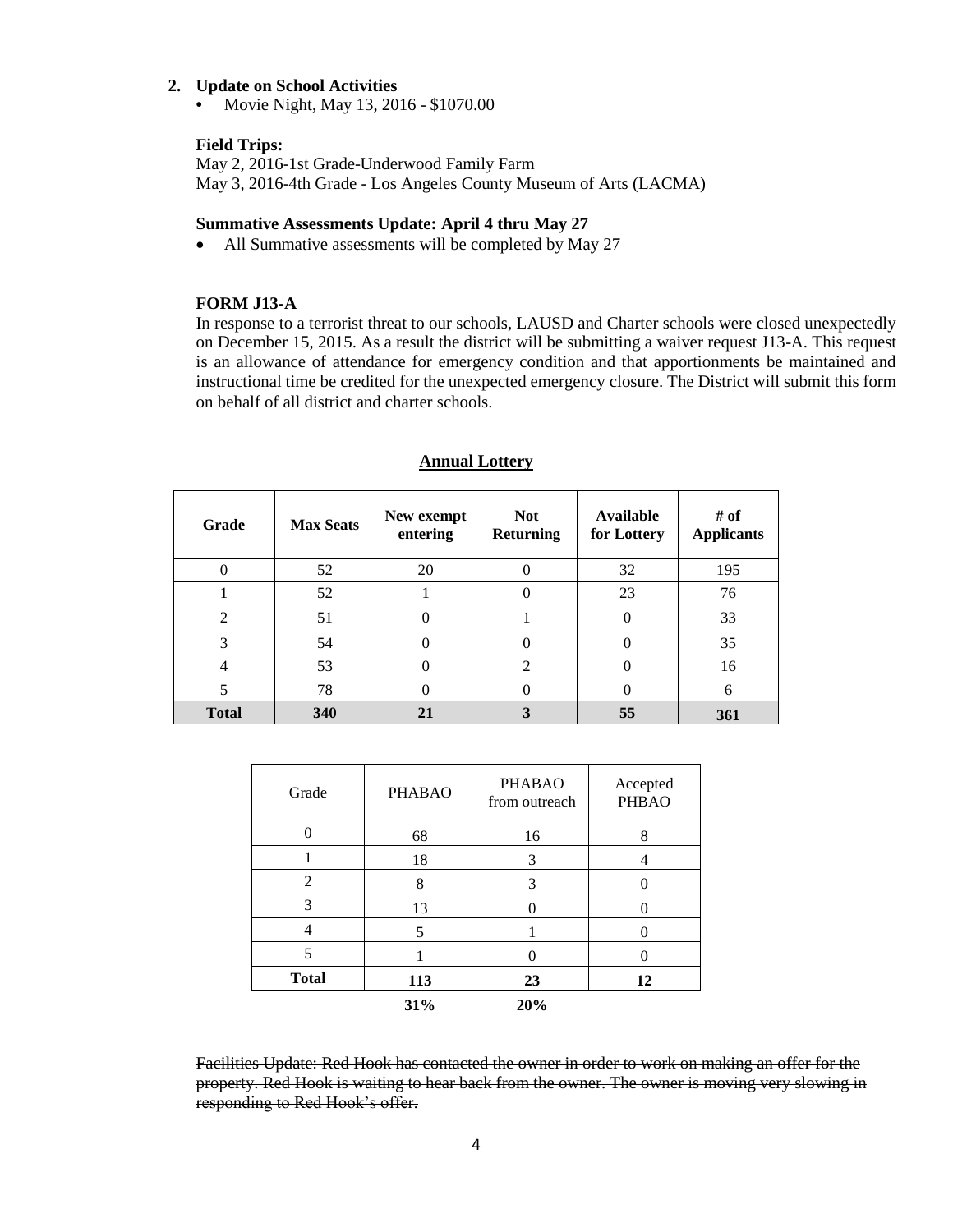#### **2. Audits, Reviews, & Mandated Reporting**

**LCAP Update:** As part of the LCFF, school districts, COEs, and charter schools are required to develop, adopt, and annually update a three-year Local Control and Accountability Plan (LCAP) using a template adopted by the California State Board of Education (SBE). In addition, the SBE is required to adopt evaluation rubrics to assist LEAs and oversight entities in evaluating strengths, weaknesses, areas that require improvement, technical assistance needs, and where interventions are warranted on or before October 1, 2016. Subsequent revisions to the template or evaluation rubrics are required to be approved by the SBE by January 31 before the fiscal year in which the template or rubric would be used. The LCAP is required to identify goals and measure progress for student subgroups across multiple performance indicators.

- Is in the process of reviewing current goals and measuring progress for 2015-2016 school year
- Updated LCAP will be presented at June board meeting

**The Board decided to raffle iPADs or Xbox per grade level as attendance incentive not to exceed 1500.00 all together**

#### **D. FOR INFORMATION: FINANCIAL REPORT**

*This is an update from what has transpired since the last board meeting.*

#### **1. Budget to Date Update from Edtec**

2015-16 Forecast Update Financial Summary Cash Flow Forecast Balance Sheet Summary Exhibits April Check Register Budget vs. Actual Detail

Cash balances forecasted to remain above \$1.6M all year. Total Cash balances at April 30th were \$2,293,533 as follows: Checking - \$1,391,871

Savings - \$901,662

Forecasted Operating Income of \$302K after depreciation, an increase of \$76K from the Previous Month's forecast.

In April, \$300,000 was transferred from Checking to the interest bearing Savings account

#### **III. CONSENT AGENDA ITEMS**

*All matters listed under the consent agenda are considered by the Board to be routine and will be approved/enacted by the Board in one motion in the form listed below. Unless specifically requested by a Board member for further discussion or removed from the agenda, there will be no discussion of these items prior to the Board votes on them. The Principal recommends approval of all consent agenda items.*

None

#### **IV. ACTION ITEMS**

#### **A. Approval is Requested for 2016-2017 Charter Life Contract to Cover Health Benefits**

#### **Recommend approval**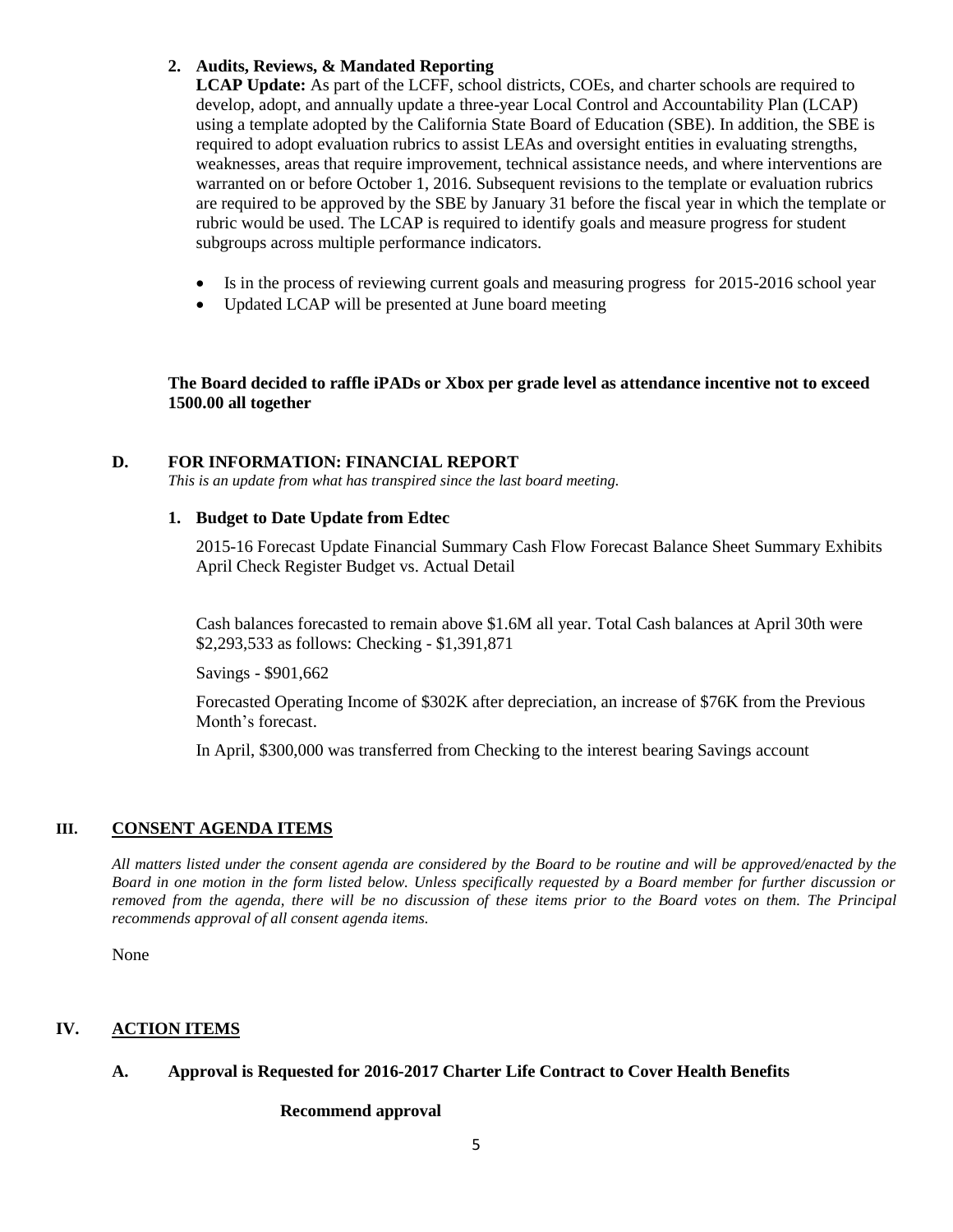Motion by: Mr. Henderson Seconded by: Prof. Mahseredjian Vote: Approved Unanimously

The Board decided to offer the two options of Kaiser HMO low and Blue Cross HMO low. The school will cover in full Kaiser Low and the employees will pay the difference in the Blue Cross HMO.

> Motion by: Mr. Henderson Seconded by: Mr. Shakeh Vote: Approved Unanimously

#### **B. Approval is Requested for 2016-2017 COLA Increase as Recommended by the Finance Committee Recommend approval**

 Motion by: Mr. Henderson Seconded by: Dr. Karayan Vote: Approved Unanimously

Since the State is offering 0% COLA for next year, the Finance committee's recommendation is to postpone the decision and see what other districts are practicing. Edtec will provide the Column and step raises for next year. Should the Board chose to approve a COLA increase, the salaries will be adjusted and employees will get a retroactive pay.

#### **C. Approval is Requested for Form J13-A Waiver Request for Allowance of Attendance Because of Emergency Condition**

#### **Recommend approval**

 Motion by: Mr. Henderson Seconded by: Mrs. L. Gonzalez Vote: Approved Unanimously

#### **V. INFORMATION ITEMS**/**POSSIBLE ACTION:**

**A. Update for Special Education 2016-2017; RSP teacher, BII:** Mrs. Avakian reported on the result of the SPED Committee meeting from this morning. The committee is recommending for the Board to consider hiring a full-time RSP teacher

#### **Recommend approval**

 Motion by: Mrs. Avakian Seconded by: Mr. Henderson Vote: Approved Unanimously

- **B. Update on SELPA Option III:** The school's application along with other school's application was not approved. The SPED Committee recommends for the school to revise the application and apply for next year. The Board also asked the Director and the Principal to appeal the current ruling. Appeal's deadline is May  $27<sup>th</sup>$ .
- **C. Update on AB 375 Pregnancy Law –** See Chair Person's Report